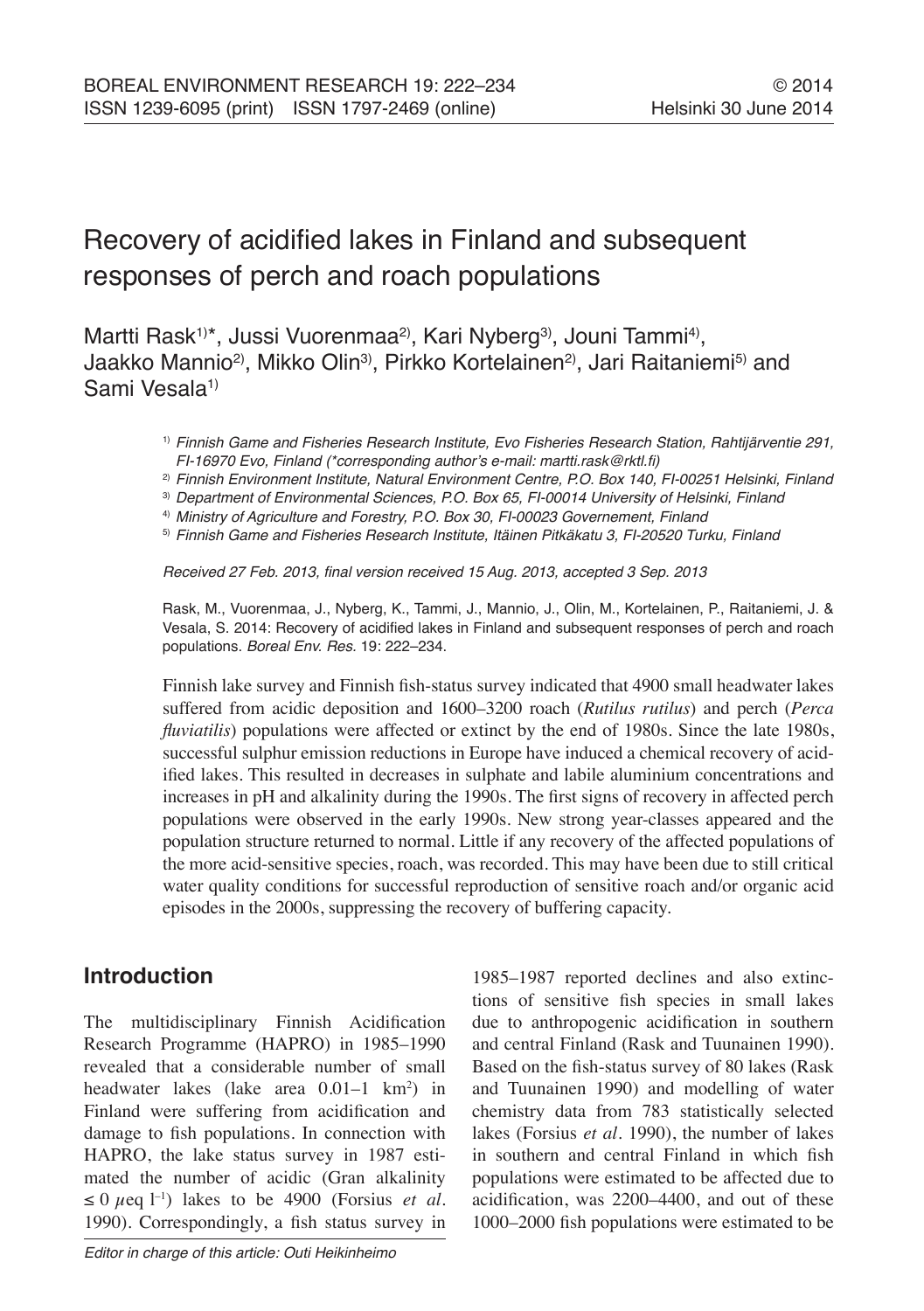lost (Rask *et al*. 1995a). The most damaged were the populations of roach, and to a lesser extent European perch, the most common species in small lakes in southern and central Finland. The fish status survey of Finnish lakes (lake area  $\geq 0.04$  km<sup>2</sup>), based on postal inquiries, in connection with the Northern European Lake Survey in 1995 (Henriksen *et al*. 1998), suggested somewhat lower impacts with ca. 700 fish populations lost and 1200 affected, and these were almost all roach populations (Tammi *et al.* 2003). Both surveys suggested that perch was not extinct in any of the lakes. However, outside the coverage of these surveys based on statistical sampling of lakes (Forsius *et al*. 1990, Tammi *et al*. 2003), some lost perch populations were documented in strongly acidified lakes (Rask and Tuunainen 1990, Nyberg *et al*. 2010).

Sulphate deposition has been the major driving force to the anthropogenic acidification of surface waters in Finland as well as in other Nordic Countries (Skjelkvåle *et al*. 2001) and elsewhere in Europe (e.g. Prechtel *et al*. 2001, Wright *et al*. 2005). Following the general decreasing trend in sulphate deposition in Finland since the late 1980s (e.g. Vuorenmaa 2004), the regional recovery of acid sensitive Finnish lakes, indicated by decreasing concentrations of sulphate and increasing alkalinity, was first observed in the early 1990s (Mannio and Vuorenmaa 1995). At the same time, the first signs of recovery in affected perch populations were recorded (Nyberg *et al*. 1995, Rask *et al*. 1995b). The recovery of lakes from acidification has been most evident in southern Finland, where lakes were both exposed to the highest sulphate deposition and showed the strongest responses to emission reduction (Vuorenmaa 2004, Vuorenmaa and Forsius 2008). Sulphur deposition in southern Finland has declined by about 60%–70% since the late 1980s (Vuorenmaa 2007). Nitrogen deposition has also decreased, but less than that of sulphur, by about 30%–40% since the late 1980s (Vuorenmaa 2007, Ruoho-Airola *et al*. 2014).

In this study, we present patterns in water quality recovery from acidification and subsequent responses of perch and roach populations in selected acid-sensitive monitoring lakes of southern Finland during a 25 year period, 1985–2009. Because the period of our study covers the years of strongest acidification pressure on lakes, we had the opportunity to record the decline of fish populations, some of which became extinct. Further, after the onset of the chemical recovery of the lakes, we could detect the start and follow the progress of the recovery of fish populations, including changes in fish abundance and growth. Attention was also paid to a comparison in responses of an acid tolerant (perch) and a sensitive (roach) species, including the potential effects of increased organic carbon concentrations on the two species in the later part of the study period.

# **Material and methods**

#### **The lakes**

Finnish Game and Fisheries Research Institute and Finnish Environment Institute started an integrated monitoring of water chemistry and fish populations in acidified lakes in the early 1990s (Rask *et al*. 1995b). Twelve of these lakes, examined since the Finnish Acidification Research Progamme (HAPRO) in 1985–1990, were included in the present study. They represent the following four levels (three study lakes in each level) of fish community response to acidification in small Finnish lakes according to Rask *et al*. (1995a): (1) perch extinct (pH < 5; Al<sub>lab</sub> 80–280  $\mu$ g l<sup>-1</sup>), (2) perch affected (pH 4.8–5.5; Al<sub>lab</sub> 50–160  $\mu$ g l<sup>-1</sup>, (3) roach extinct (pH 5.2–6.0; Al<sub>lab</sub> 25–135  $\mu$ g l<sup>-1</sup>), and (4) roach affected (pH 5.3–6.4; Al<sub>lab</sub> 5–40  $\mu$ g l<sup>-1</sup>).

In lake group 1 "perch extinct", according to sediment diatom analyses rapid acidification took place in the 1960s (Tolonen and Jaakkola 1983, Tulonen 1985). In lake group 2 "perch affected", rapid acidification started in the 1950s in Munajärvi (Tolonen *et al*. 1986) and in the 1960s in Orajärvi (Tolonen and Jaakkola 1983). In group 3 "roach extinct", no paleolimnological records on the acidification history are available, but according to calculations on pre-acidification alkalinity (Kämäri 1985), these lakes were also acidified. In Kattilajärvi of group 4, a half pH unit decrease to the level of 5.5 was set to the 1960s (Liukkonen 1989).

Moreover, according to information from local people, the first disappearances of roach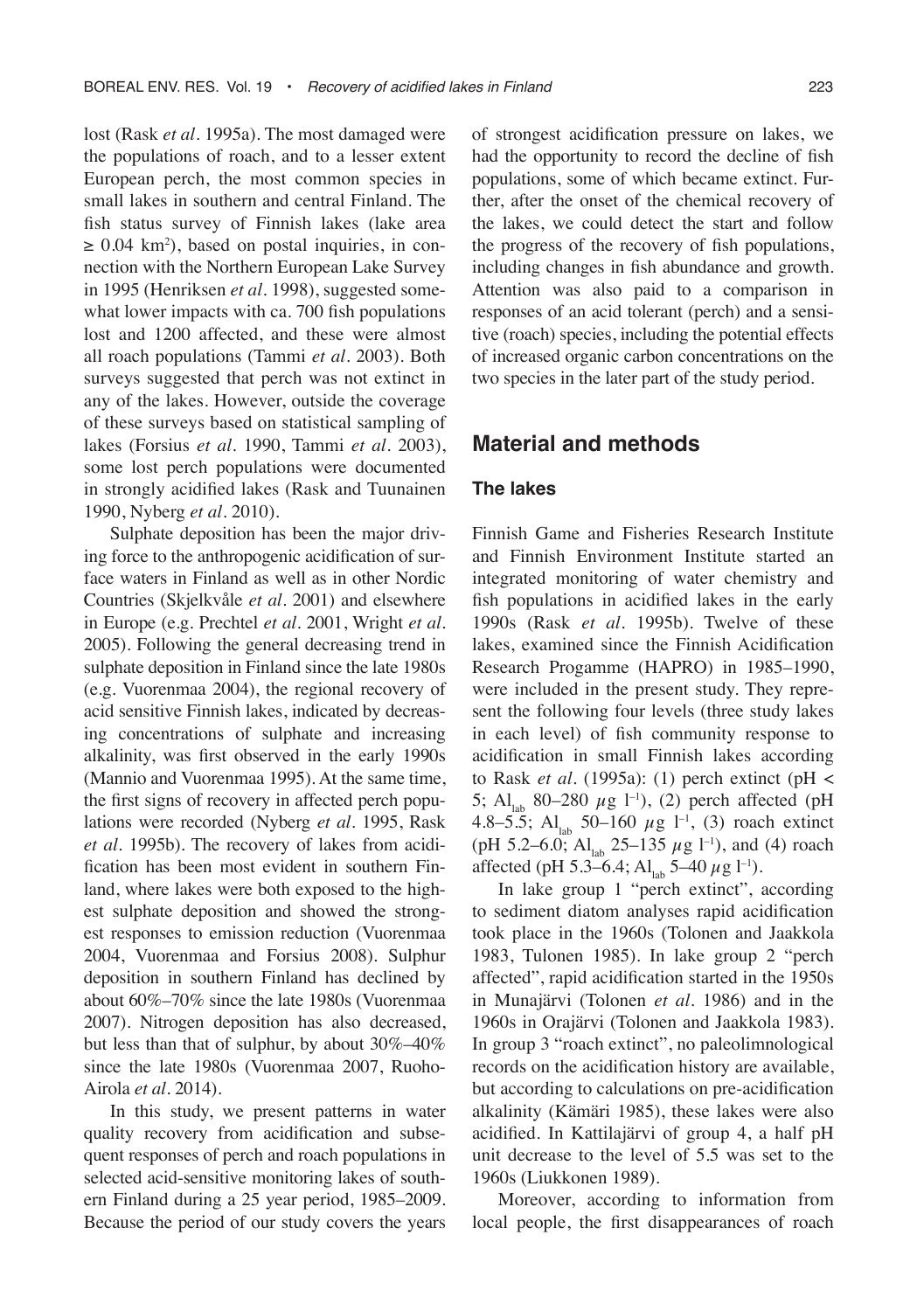populations had occurred as early as during the 1950s in some small lakes of an acid-sensitive upland forest area in southernmost Finland, including Iso Lehmälampi in group 1 (Rask and Tuunainen 1990).

#### **Water quality**

The water chemistry samples were taken from the middle of each lake, commonly once a year during the autumn overturn phase. This autumnal sampling strategy is considered representative for long-term monitoring of conservative acidification ions (Mannio 2001a, 2001b). Lakes Iso Lehmälampi, Vitsjön and Kattilajärvi have been more intensively monitored from the early 1990s, and in these lakes seasonal sampling strategy has been applied: one sample during the winter stratification, two samples during the spring flows, one sample during summer stratification and two samples during the autumn overturn. The chemical analyses were carried out by the laboratory of the Finnish Environment Institute according to the standardized methods described thoroughly by Forsius *et al.* (1990) and by Vuorenmaa (2007). In this study, the main emphasis is on parameters reflecting changes in acidification status and chemical recovery: alkalinity (Gran method) and pH, charge-balance ANC ( $ANC<sub>CR</sub>$ ), non-marine sulphate  $(xSO_4)$ , non-marine base cations  $xBC =$  $(xCa + xMg + xNa + xK)$ , labile Al, NO<sub>3</sub>-N and total organic carbon (TOC).  $ANC_{CB}$  is an alternative chemical criterion to describe the acid-base status and buffer capacity of water (Reuss and Johnson 1986), and it is defined as the equivalent sum of base cations minus the equivalent sum of strong mineral acid anions:  $(Ca + Mg + Na + K)$  $- (SO_4 + NO_3 + Cl)$ . Non-marine xSO<sub>4</sub> and xBC were estimated as the differences between total concentrations and concentrations attributable to marine salts, the latter based on ratios to Cl– in seawater.

#### **Sampling of fish**

Fish were sampled at a three-year interval with gill net series of eight  $1.8 \times 30$  m nets of mesh sizes 12–60 mm in 1985–1992 (Raitaniemi *et al*.

1988). NORDIC multimesh survey nets  $(1.5 \times$ 30 m; 12 panels with mesh sizes 5–55 mm, CEN 2005) have been used since 1995. For comparability, net panel area and selectivity corrections were calculated according to Tammi *et al.* (2004) and the catches from mesh sizes 5, 6.25, 8 and 10 mm of NORDIC nets were excluded from the analyses. The catch of each species was counted and total weight measured. Results concerning the fish status are expressed as NPUE (mean number of fish in one NORDIC survey net in one night). For length frequency distributions, the total length of all fishes was measured to the nearest cm and those sampled for age and growth to the nearest mm. The age of perch was determined from opercular bones and ascertained from otoliths for larger individuals. The age of roach was determined from scales and ascertained using cleithral bones for larger individuals. The growth was back-calculated using the Monastyrsky procedure for perch and Fraser-Lee for roach (Bagenal and Tesch 1978, Raitaniemi *et al*. 1988).

#### **Statistical analyses**

A non-parametric Mann-Kendall test (*Z*-statistics, *see* Hipel and McLeod 2005) was used for long-term trend analyses of changes in water quality and NPUE of perch and roach in the study lakes. No assumption of normality is required by the test and so the non-transformed original data were used in the analyses. For water quality parameters, the gradient of the trend (annual change), i.e. slope of the linear trend, was calculated according to Sen's slope estimation method (Sen 1968). Kruskall-Wallis or Mann-Whitney tests (SYSTAT 13) were used to examin significance of differences of perch and roach NPUE and growth between the periods before, during, and after the highest acidification impact.

#### **Results**

#### **Water quality responses**

The water chemistry records showed severe or moderate acidification in all study lakes in the late 1980s and early 1990s, which was indi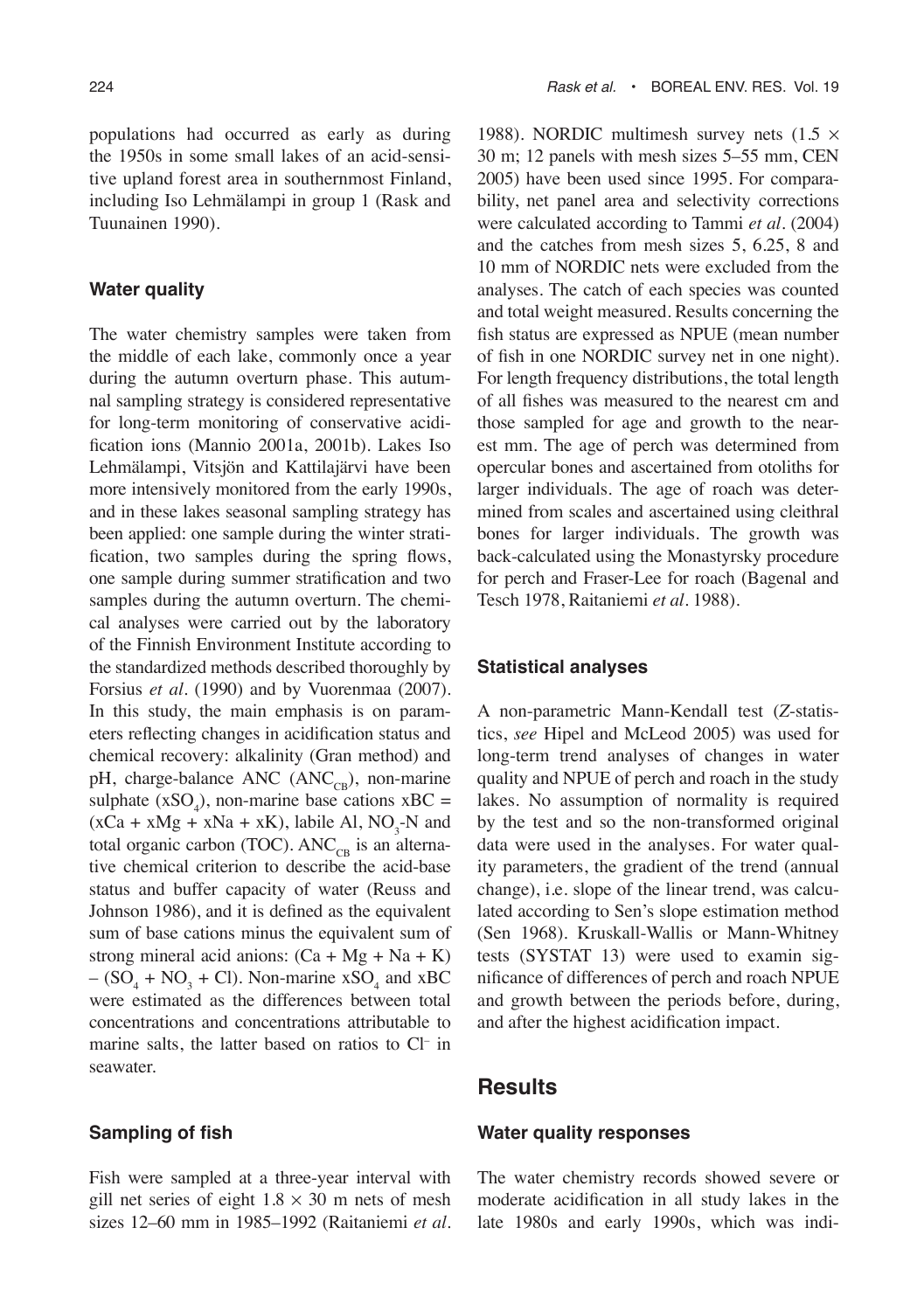cated by low alkalinity values commonly below 0  $\mu$ eq l<sup>-1</sup> (Tables 1 and 2, Fig. 1). However, improvement of water quality from severe acid conditions has taken place since the early 1990s. Sulphate concentrations have significantly decreased and pH and buffering capacity have significantly increased from the late 1980s, showing clear signs of recovery from acidification for all 12 lakes (Tables 1 and 2). Base cation concentrations are still declining in the lakes,

**Table 1**. Mean alkalinity, pH, non-marine sulphate (xSO<sub>4</sub>), total organic carbon (TOC) and labile aluminium (Al<sub>lab</sub>) for the two comparative periods (1987 and 2005–2009 for alkalinity, pH, xSO $_4$  and TOC, 1987 and 2005 for Al $_{\rm lab}$ ) in the 12 study lakes. The monitoring lakes are presented in groups representing four levels of fish population response to acidification. Group 1: perch extinct, group 2: perch affected, group 3: roach extinct, group 4: roach affected. n.d. = no chemical data.

| Lake groups    |       | Alkalinity ( $\mu$ eq $\vert^{-1}$ ) |      | pH        |      | $xSO4$ ( <i>µeq</i> $ ^{-1}$ ) |      | TOC (mg $ -1$ ) |      | Al <sub>lab</sub> ( $\mu$ g l <sup>-1</sup> ) |
|----------------|-------|--------------------------------------|------|-----------|------|--------------------------------|------|-----------------|------|-----------------------------------------------|
|                | 1987  | 2005-2009                            | 1987 | 2005-2009 | 1987 | 2005-2009                      | 1987 | 2005-2009       | 1987 | 2005                                          |
| Group 1        |       |                                      |      |           |      |                                |      |                 |      |                                               |
| Iso Lehmälampi | $-36$ | $-7$                                 | 4.9  | 5.3       | 113  | 52                             | 4.8  | 5,8             | 83   | 31                                            |
| Iso Majaslampi | $-33$ | $-3$                                 | 4.8  | 5.2       | 121  | 56                             | 2.5  | 5.3             | 141  | 34                                            |
| Hauklampi      | $-19$ | $-4$                                 | 4.9  | 5.4       | 161  | 75                             | 2.8  | 3.9             | 276  | 64                                            |
| Group 2        |       |                                      |      |           |      |                                |      |                 |      |                                               |
| Munajärvi      | $-15$ | $-1$                                 | 4.9  | 5.3       | 80   | 50                             | 8.3  | 13.5            | 111  | 40                                            |
| Orajärvi       | $-37$ | $-3$                                 | 4.9  | 5.5       | 134  | 53                             | 1.5  | 3.8             | 161  | < 10                                          |
| Saaren Musta   | $-11$ | $-3$                                 | 5.2  | 5.1       | 145  | 71                             | 2.3  | 8.0             | 66   | 54                                            |
| Group 3        |       |                                      |      |           |      |                                |      |                 |      |                                               |
| Simijärvi      | 28    | 21                                   | 5.9  | 6.3       | 147  | 115                            | 2.8  | 4.0             | 35   | < 10                                          |
| Isojärvi       | 53    | 45                                   | 5.6  | 6.0       | 157  | 97                             | 5.0  | 7.1             | 28   | < 10                                          |
| Pitkäjärvi     |       | 28                                   | 5.2  | 6.1       | 130  | 81                             | 3.9  | 6.2             | 40   | 11                                            |
| Group 4        |       |                                      |      |           |      |                                |      |                 |      |                                               |
| Saarijärvi     | n.d.  |                                      |      |           |      |                                |      |                 |      |                                               |
| Vitsjön        | 7     | 59                                   | 6.4  | 6.4       | 164  | 92                             | 4.9  | 6.7             | < 10 | < 10                                          |
| Kattilajärvi   | 10    | 30                                   | 6.0  | 6.2       | 165  | 99                             | 3.6  | 5.6             | 19   | < 10                                          |

**Table 2**. Trends of key chemical acidification variables during 1987–2009 in 12 integrated water chemistry and fish monitoring lakes of the present study. For the annual change (µeq l<sup>-1</sup> yr<sup>-1</sup> for alkalinity, ANC<sub>CB</sub>, H+, xSO<sub>4</sub>, xBC and NO<sub>3</sub>-N; mg l<sup>-1</sup> yr<sup>-1</sup> for TOC), statistically significant trends (Mann-Kendall test) are indicated with asterisks (\*\*\* *p* < 0.001, \*\* *p* < 0.01, \* *p* < 0.05).

| Lake groups    | <b>Trend data</b> | Alkalinity<br>( <i>µ</i> eq l <sup>-1</sup> yr <sup>-1</sup> ) | $\textsf{ANC}_{\textsf{\tiny CR}}$ | H+         | XSO <sub>4</sub> | xBC        | $NO2-N$    | TOC<br>$(mg l^{-1} yr^{-1})$ |
|----------------|-------------------|----------------------------------------------------------------|------------------------------------|------------|------------------|------------|------------|------------------------------|
| Group 1        |                   |                                                                |                                    |            |                  |            |            |                              |
| Iso Lehmälampi | 1987-2009         | $0.57*$                                                        | $0.94***$                          | $-0.38***$ | $-3.24***$       | $-2.32***$ | $-0.03**$  | $0.14**$                     |
| Iso Majaslampi | 1987-2007         | $1.76***$                                                      | $2.16*$                            | $-0.44*$   | $-3.71**$        | $-1.00$    | 0.08       | 0.22                         |
| Hauklampi      | 1987-2007         | $1.44***$                                                      | $2.67***$                          | $-0.68***$ | $-5.81***$       | $-3.26***$ | $-0.07*$   | $0.13***$                    |
| Group 2        |                   |                                                                |                                    |            |                  |            |            |                              |
| Munajärvi      | 1987-2006         | $1.20*$                                                        | 1.53                               | $-0.73**$  | $-2.75*$         | $-0.88$    | $-0.04$    | 0.05                         |
| Orajärvi       | 1987-2006         | $1.20**$                                                       | 1.44                               | $-0.62***$ | $-5.00***$       | $-3.32***$ | $0.07*$    | $0.11*$                      |
| Saaren Musta   | 1987-2005         | $1.13**$                                                       | $1.68*$                            | $-0.23$    | $-4.92***$       | $-3.04***$ | $-0.03$    | $0.16*$                      |
| Group 3        |                   |                                                                |                                    |            |                  |            |            |                              |
| Simijärvi      | 1987–2009         | $1.30***$                                                      | 0.18                               | $-0.06**$  | $-2.56***$       | $-2.70***$ | $-0.60***$ | $0.06**$                     |
| Isojärvi       | 1987-2006         | $2.00**$                                                       | $2.83***$                          | $-0.06***$ | $-4.90***$       | $-2.67***$ | $-0.01$    | $0.12**$                     |
| Pitkäjärvi     | 1987-2006         | $2.00***$                                                      | $1.25***$                          | $-0.15***$ | $-3.33***$       | $-1.62***$ | $-0.03$    | $0.10*$                      |
| Group 4        |                   |                                                                |                                    |            |                  |            |            |                              |
| Saarijärvi     | n.d.              |                                                                |                                    |            |                  |            |            |                              |
| Vitsjön        | 1987–2009         | $2.33***$                                                      | $1.64*$                            | $-0.02***$ | $-4.97***$       | $-3.49***$ | $-0.02*$   | $0.15***$                    |
| Kattilajärvi   | 1987-2009         | $0.93**$                                                       | 0.40                               | $-0.01*$   | $-4.42***$       | $-4.12***$ | $-0.01*$   | $0.10***$                    |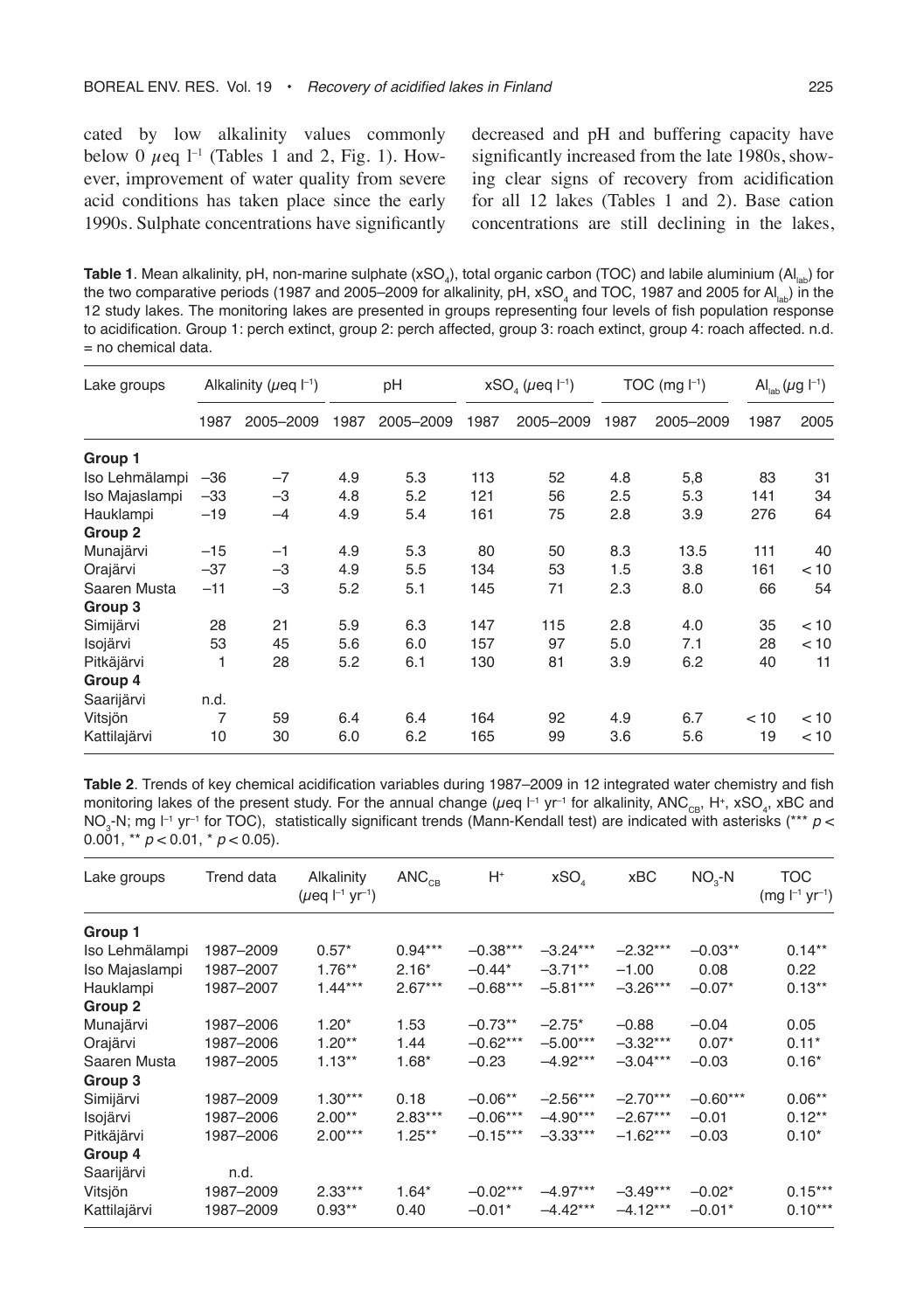

-- Kattilajärvi -- Iso Lehmälampi -- Vitsjön

**Fig. 1**. Long-term trends of key chemical acidification parameters in three fish monitoring lakes in southern Finland (1987–2009).

but presumably to a lesser extent than sulphate. The less steep decline of lake water base cation concentrations as compared with that of sulphate (Fig. 1) resulted in improved acid–base status of soils and has led to increased buffering capacity of the lakes. Low pH is associated with high concentrations of labile aluminium, and a decrease in acidity is also reflected in decreasing labile aluminium concentrations in recovering lakes. The elevated labile aluminium concentrations (~80– 300  $\mu$ g l<sup>-1</sup>) in the late 1980s decreased in the

mid-2000s to a level of  $< 10-60 \mu$ g l<sup>-1</sup> (Table 1 and Fig. 1). Nitrate concentrations have also decreased in most of the study lakes. Contrary to minerogenic acidification, organic acidity indicated by increasing TOC concentrations since the early 1990s and an elevated level since 2004  $(Fig. 1)$  — has increased, resulting in a break of recovery of buffering capacity in the study lakes during the same period, evidenced by decreasing alkalinity (measured). At the same time chargebalance ANC (calculated) has also decreased.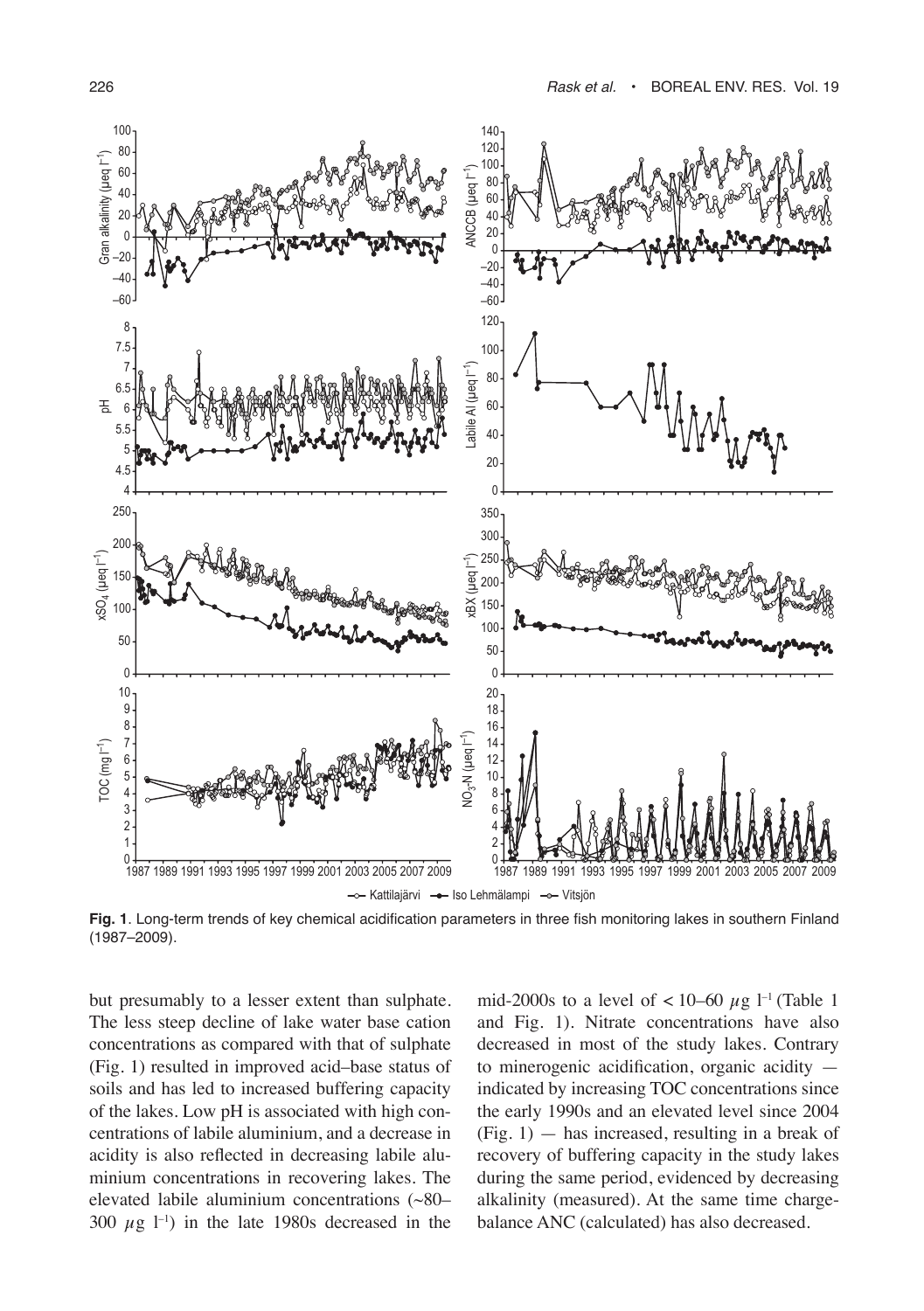



#### **Responses of perch and roach populations**

From the "perch-extinct" lakes of group 1, Iso Lehmälampi had lost its perch population before we started the monitoring in 1985. After reintroductions by local fishermen, a reproducing perch population has been present since 1988. We recorded the last original perch, large and old  $(\geq 7)$ years) individuals, in Iso Majaslampi in 1985 and in Hauklampi in 1988 (Fig. 2), but after that the populations were extinct as no perch were caught in the test fishings in later years. After a successful re-introduction in 2002, both lakes are now inhabited by reproducing populations (Nyberg *et al* 2010). The last roach from "roach-extinct" lakes of group 3, also large and old (12–15 years) individuals, were captured in 1985, 1992 and 1995 in lakes Simijärvi, Isojärvi and Pitkäjärvi, respectively (Fig. 2), but no roach were observed after that in any of these lakes.

New strong year-classes of perch appeared in the populations of "perch-affected" lakes of group 2 in the mid-1990s indicating recovery of perch reproduction. Perch NPUE increased correspondingly (Fig. 3) and the trend was significant (Table 3). At the same time, no clear response or significant trend could be seen in the roach populations of "roach-affected" lakes of group 4 (Fig. 3 and Table 3). A comparison of pooled values of NPUE in the years of high acidification pressure with those in the years of recovery showed a statistically significant difference for perch (Mann-Whitney *U*-test:  $U = 0, p <$ 0.001) but not for roach (Mann-Whitney *U*-test:  $U = 77.5, p > 0.1$ .

The recovery of perch reproduction in Orajärvi caused a drastic change in the population structure. Besides an almost tenfold increase in NPUE, from 1995 onwards the test-fishing catches consisted almost entirely of small perch, the mean weight being  $< 50$  g (Fig. 2) and the length 10–15 cm (Fig. 4). The strongest yearclass after the onset of recovery was born in 1992, and since then successful reproduction of perch took place each year (Fig. 5). The growth of perch in Orajärvi was fairly slow in year-classes born in the 1960s (Fig. 5). The length of 20 cm was exceeded at the age of 8–10 years. In the yearclasses of the 1970s, the growth had accelerated and the fastest growth was recorded in the yearclasses of the late 1980s. Perch of the year-class 1988 reached the total length of close to 30 cm in four years (Fig. 5). After the appearance of strong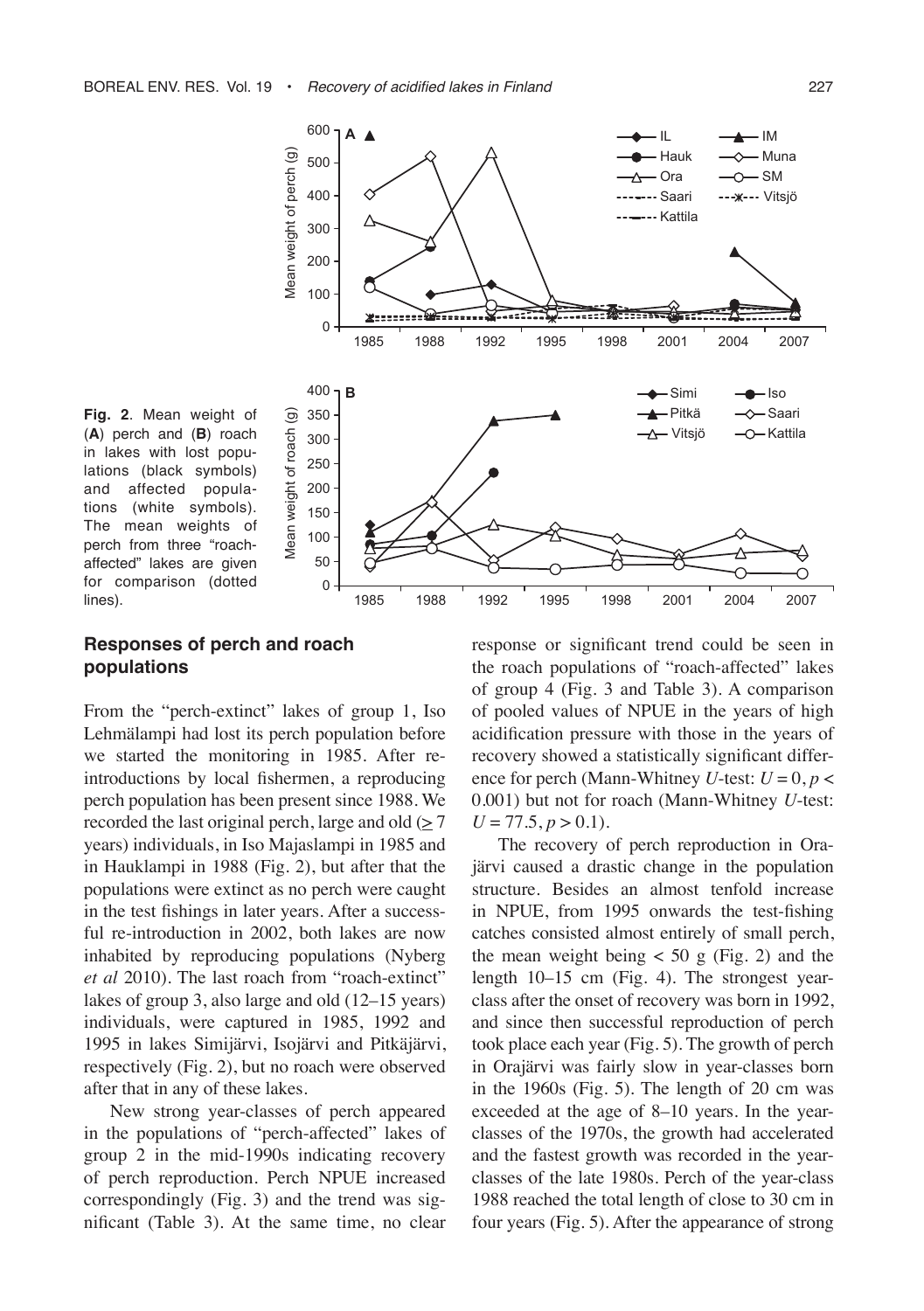

**Fig. 3**. The number (NPUE, mean  $+$  SD in the years of  $> 1$  test-fishing efforts) of (**A**) perch and (**B**) roach in the gillnet catches of lakes with affected populations. (SM = Saaren Musta).



year-classes from the early 1990s and onwards, a drastic decrease in growth took place, to a rate typical of dense perch populations and rather similar to that recorded in fish from the year-classes of the 1960s. The growth was significantly faster during the 1970s and the 1980s, the decades of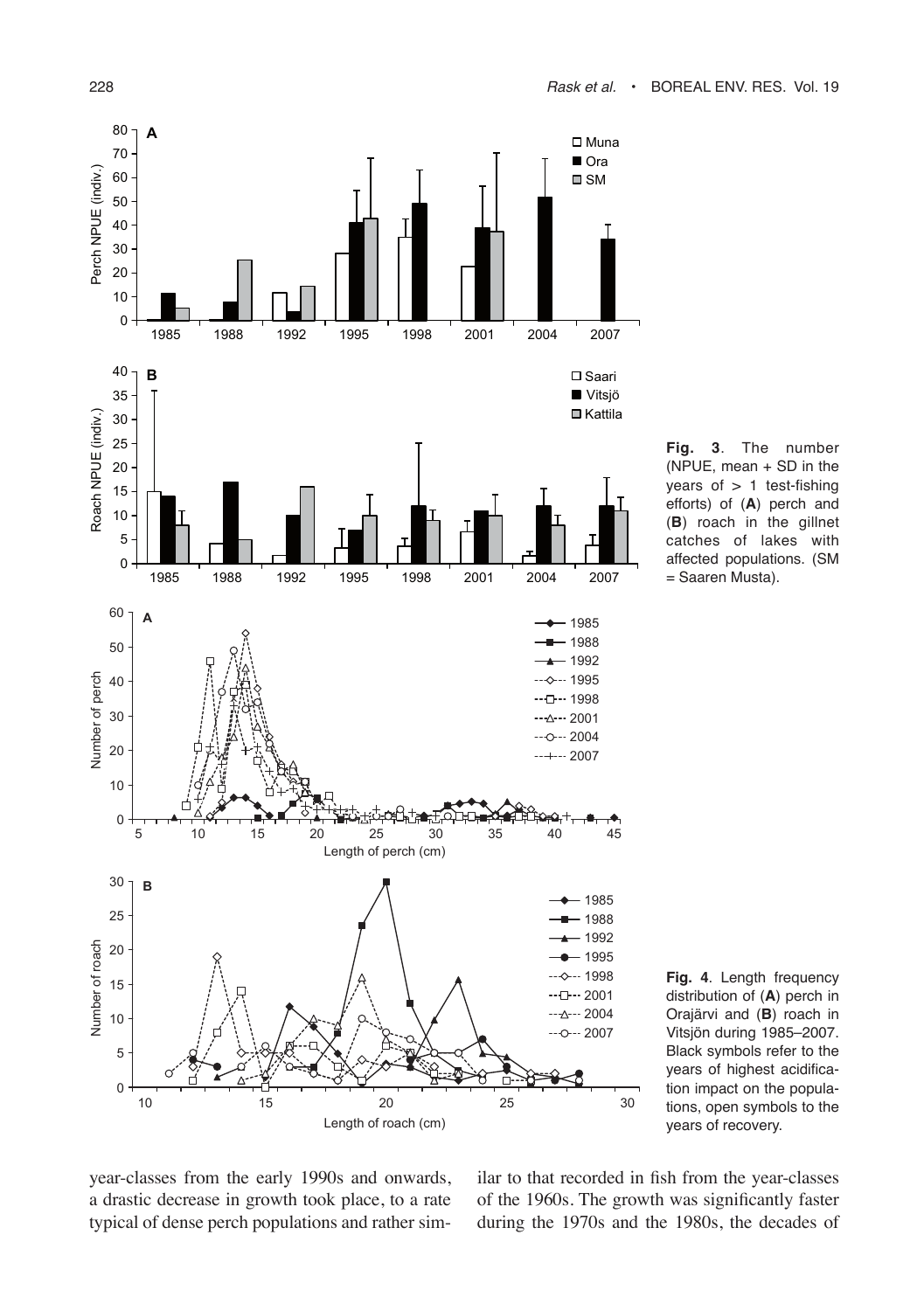| number of fish in one NORDIC survey net                             |                   |                |                                   |                  |                  |           |                 |               | in one night. * = positive trend after reintroduction of perch to lakes that had lost their populations due to acidification. |         |                               |
|---------------------------------------------------------------------|-------------------|----------------|-----------------------------------|------------------|------------------|-----------|-----------------|---------------|-------------------------------------------------------------------------------------------------------------------------------|---------|-------------------------------|
| Lake groups                                                         | <b>Trend</b> data |                | NPUE (n of fish/Nordic net/night) |                  |                  |           | Mean weight (g) |               |                                                                                                                               | Trend   |                               |
|                                                                     |                   | Perch          |                                   | Roach            |                  | Perch     |                 | Roach         |                                                                                                                               | Perch   | Roach                         |
|                                                                     |                   |                | 1985-1988 2001-2007               | 1985-1988        | 2001-2007        | 1985-1988 | 2001-2007       | 1985-1988     | 2001-2007                                                                                                                     |         |                               |
| Group <sub>1</sub>                                                  |                   |                |                                   |                  |                  |           |                 |               |                                                                                                                               |         |                               |
|                                                                     | 985-2007          | $\frac{1}{2}$  | 57                                |                  |                  | 86        |                 |               |                                                                                                                               |         |                               |
|                                                                     | 985-2007          | $\overline{O}$ | $\overline{6}$                    |                  |                  | 583       | ន ន             |               |                                                                                                                               |         |                               |
| Iso Lehmälampi<br>Iso Majaslampi<br>Hauklampi<br>Group <sub>2</sub> | 985-2007          | 23             | 14.5                              |                  |                  | 192       | 89              |               |                                                                                                                               |         |                               |
|                                                                     | 985-2001          | 0.5            | 22.8                              |                  |                  | 462       |                 |               |                                                                                                                               |         |                               |
| Munajärvi<br>Orajärvi                                               | 985-2007          | 9.5            | 41.5                              |                  |                  | 293       | 940             |               |                                                                                                                               |         |                               |
| Saaren Musta                                                        | 985-2001          | 15.3           | 32.9                              |                  |                  | 80        |                 |               |                                                                                                                               |         |                               |
| Group <sub>3</sub>                                                  |                   |                |                                   |                  |                  |           |                 |               |                                                                                                                               |         |                               |
| Simijärvi<br>Isojärvi                                               | 985-1995          | $\overline{3}$ | n.d.                              | $\overline{C}$   | n.d              | 57        | n.d.            | $\frac{8}{2}$ |                                                                                                                               | 0       | I                             |
|                                                                     | 985-2001          | 24.0           | 35.0                              | $4.\overline{3}$ |                  | 25        | $\overline{37}$ | 34            |                                                                                                                               | $\circ$ | I                             |
| Pitkäjärvi                                                          | 985-2001          | 8.5            | 36.6                              | 0.4              |                  | 35        | $\frac{4}{4}$   | 5             |                                                                                                                               | 0       | $\overline{\phantom{a}}$      |
| Group <sub>4</sub>                                                  |                   |                |                                   |                  |                  |           |                 |               |                                                                                                                               |         |                               |
| Saarijärvi                                                          | 1985-2007         | 22.0           | 19.2                              | 9.6              |                  | 33        |                 | 105           |                                                                                                                               | 0       |                               |
| Vitsjön                                                             | 1985-2007         | 14.5           | 20.0                              | 15.5             | $4.7$<br>$7.7$   | $\rm{S}$  | 8 3 8<br>8 9    | 80            | 78<br>65                                                                                                                      | $\circ$ | $\circ \circ \frac{1}{\circ}$ |
| Kattilajärvi                                                        | 1985-2007         | 53.5           | 13.0                              | 6.5              | $\overline{9.7}$ | 22        |                 | 82            | 32                                                                                                                            | $\circ$ |                               |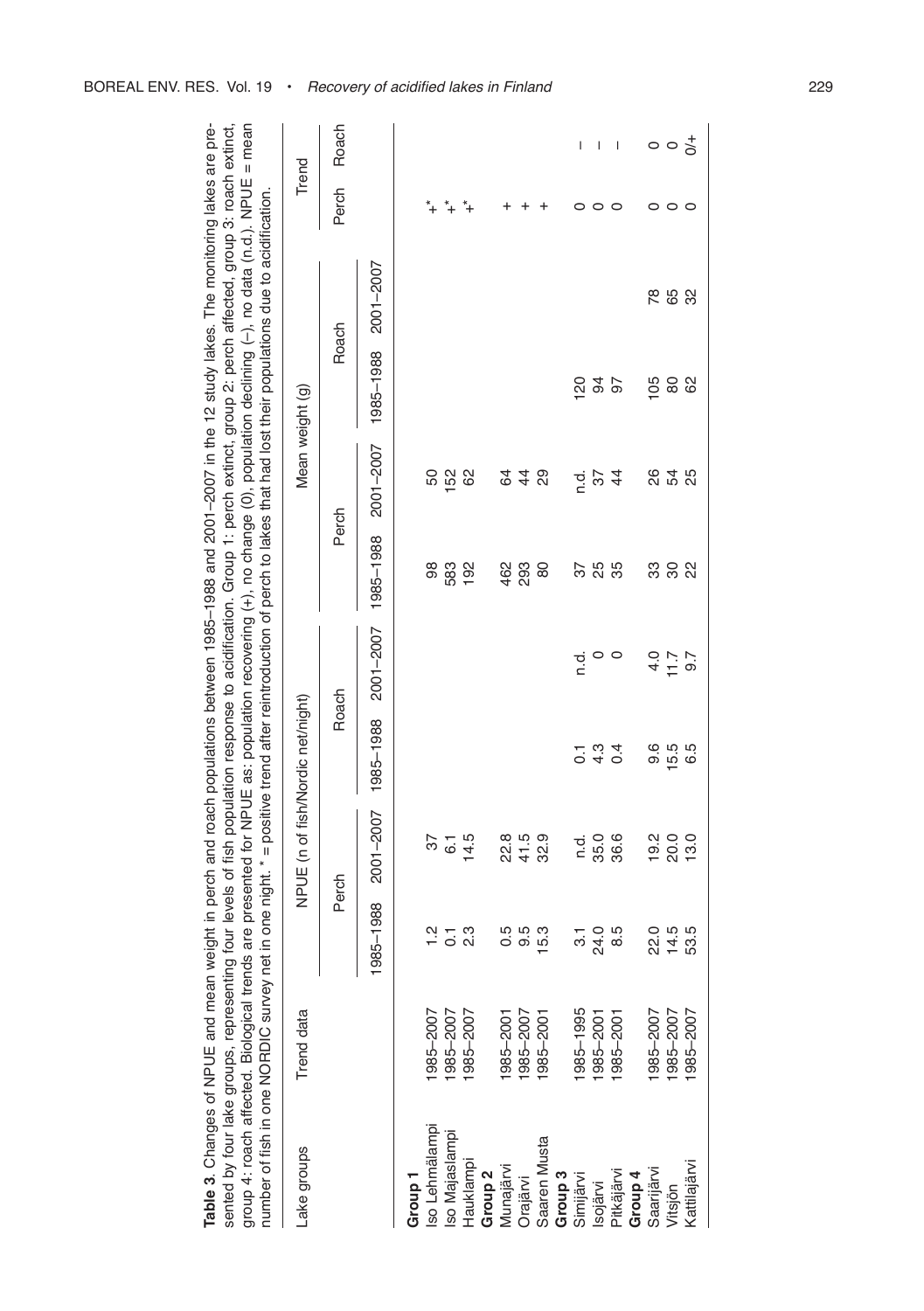

**Fig. 5**. Back-calculated growth of the year-classes 1968–2005 for perch in Orajärvi (*n* = 633). The growth curves based on 2–5 individuals are grey.



**Fig. 6**. Back-calculated growth of the year-classes 1970–2005 for roach in Vitsjön (*n* = 346). The growth curves based on 2–5 individuals are grey.

the highest acidification impact, as compared with that in the years before (the 1960s) and the time of recovery since the 1990s (Kruskal-Wallis test statistic for 5-year-old fish 19.7,  $p < 0.001$ ). The pairwise comparison indicated no significant difference between the growth rate of year-classes of the 1960s and the 1990s (Conover-Inman test statistic  $0.24, p > 0.1$ ).

In most years of the first decade of the study, the roach population in Vitsjön was dominated by fish  $> 20$  cm total length (Fig. 4), most of them born in 1978–1983 (Fig. 6). The low number of small roach in that time was interpreted to be due to acidification-induced failures in reproduction during a ten year period from mid 1980s to mid 1990s. Smaller roach of < 15 cm from year-classes 1997–1999 appeared in the catches in 1998 and 2001, suggesting some recovery in reproduction (Fig. 4). However, no strong yearclasses of roach were recorded in the lake during the 2000s. The fish born in the early 1970s and those born around the year 1980 exceeded the total length of 20 cm at the age of 8–9 years. Roach from year-classes born in the mid-1970s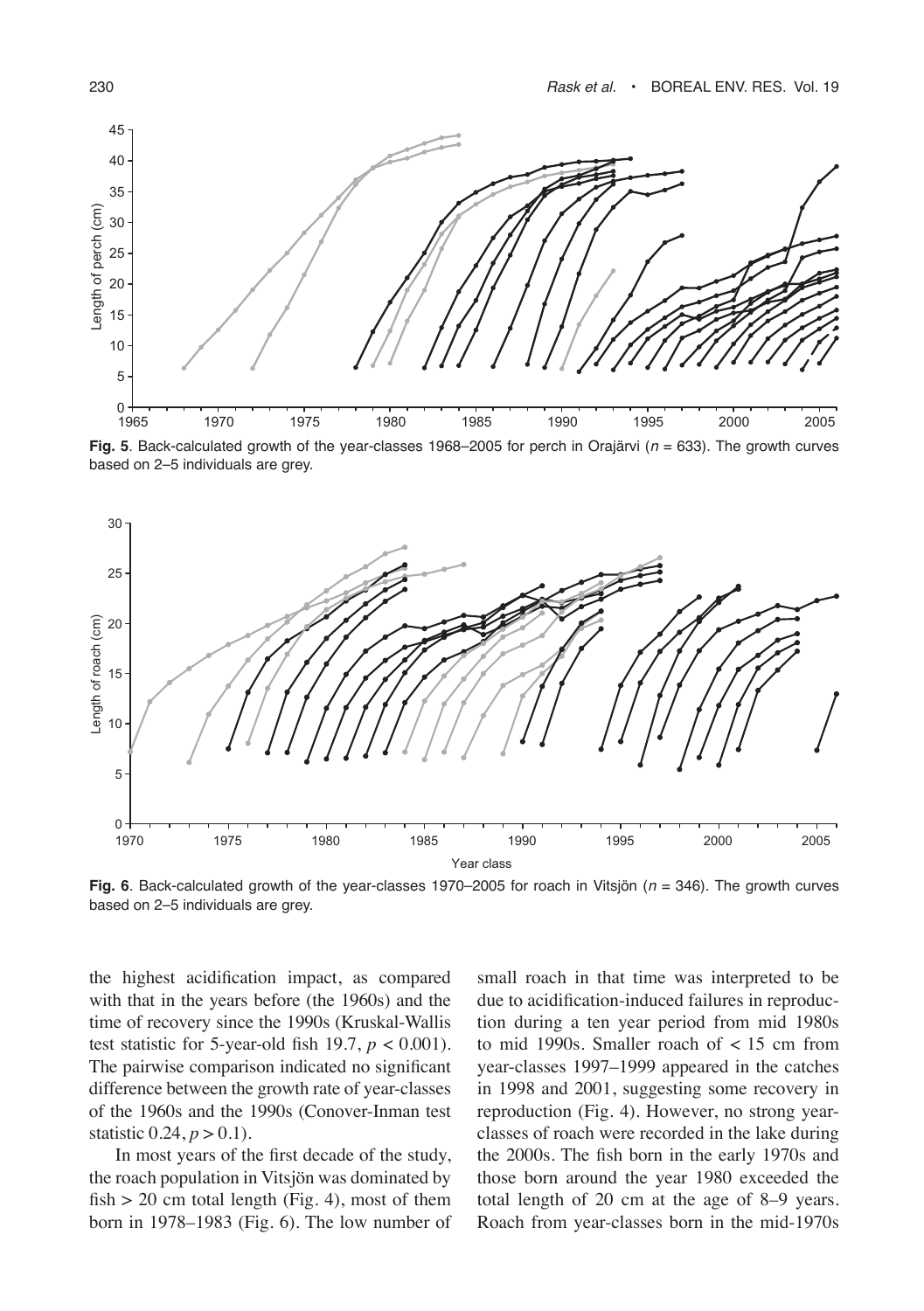and those born in the mid-1990s grew somewhat faster and exceeded the length of 20 cm at the age of 4–5 years (Fig. 6). Thus, growth variation between year-classes was considerable, and there were no statistically significant differences when the growth of year-classes born before, during and after the highest acidification impact (*see* Fig. 6) were compared (Kruskal-Wallis test statistic for 5 year old fish  $2.1, p > 0.1$ ).

# **Discussion**

### **Water quality**

The present study provides good evidence that emission reduction measures led to regionalscale recovery from acidification in sensitive ecosystems in Finland. Along with sulphate, there is in general a decrease in nitrate concentrations in acid-sensitive Finnish forest lakes although  $NO_3$ -N plays only a minor role in the acidity status and as an acidifying agent in Finnish lakes (Mannio 2001a, 2001b, Vuorenmaa and Forsius 2008). Nitrate concentrations in Finnish lakes are in general very low, and acidity is predominantly regulated by organic anions and sulphate (Kortelainen *et al*. 1989).

In conditions of decreasing minerogenic acidification, increased catchment-derived organic acidity has become proportionally more important in affecting recovery process of sensitive lakes in Finland (Vuorenmaa 2007). Increasing TOC concentrations throughout the 1990s and the 2000s, as observed in Norway, Sweden, UK and North America can also be recorded in small forest lakes in Finland (Vuorenmaa *et al*. 2006, Monteith *et al*. 2007) and also in the present study. Monteith *et al*. (2007) suggested that the increase in TOC concentration is related to the recovery from acidification, i.e. decreasing sulphate deposition and improved acid-base status of the soil. Elevated TOC concentrations in the study lakes were observed particularly in the late 2000s, due to rainy summers and autumns in 2004 and 2006 (Nyberg *et al*. 2010). Leaching of humic matter from the catchment, inducing higher organic acidity in the lakes, can be an important factor suppressing recovery of pH and alkalinity in sensitive Finnish lakes (Wright *et al*.

2006, Vuorenmaa 2007, Vuorenmaa and Forsius 2008).

Sarkkola *et al*. (2009) studied trends in stream water TOC concentrations in eight, forested headwater catchments in eastern Finland. The mean annual TOC concentration increased significantly in seven of the eight catchments. According to mixed model regression analysis, stream water temperature, precipitation and peatland percentage of the catchment were the most important variables explaining annual and most seasonal TOC concentrations. Although the atmospheric deposition of  $SO_4$ , NH<sub>4</sub>, and NO<sub>3</sub> decreased significantly over the study period, no significant link with TOC concentration was found. In contrast, stream water TOC concentrations were mainly driven by catchment characteristics and hydrometeorological factors rather than trends in atmospheric acid deposition.

Climate change may increase the mobilization and export of DOC and organic acidity to surface waters, which in turn may delay recovery from acidification (e.g. Evans *et al*. 2005, Holmberg *et al*. 2006, Wright *et al*. 2006, Posch *et al*. 2008). The potential impact of mobilization and export of DOC and organic acidity may become particularly important in Finnish conditions because of the large stores of organic matter in boreal forest soils (Vuorenmaa and Forsius 2008) and peatlands (Sarkkola *et al*. 2009).

#### **Fish**

Perch, as an acid-tolerant species, was responding rapidly to improved water quality, and the first signs of population recoveries were detected in the early 1990s (Nyberg *et al*. 1995, Rask *et al*. 1995b). According to the observations and trends of the present study, the structure of affected perch populations has returned to normal during the monitoring period. Successful re-establishment of disappeared perch populations into previously heavily acidified lakes (lake group 1) further emphasizes the importance of the chemical recovery of the lakes (Nyberg *et al*. 2010).

Our growth data for perch from Orajärvi, including samples from the year-classes 1964– 2006, a period of more than 40 years, illustrates the entire history of acid rain impacts on the fish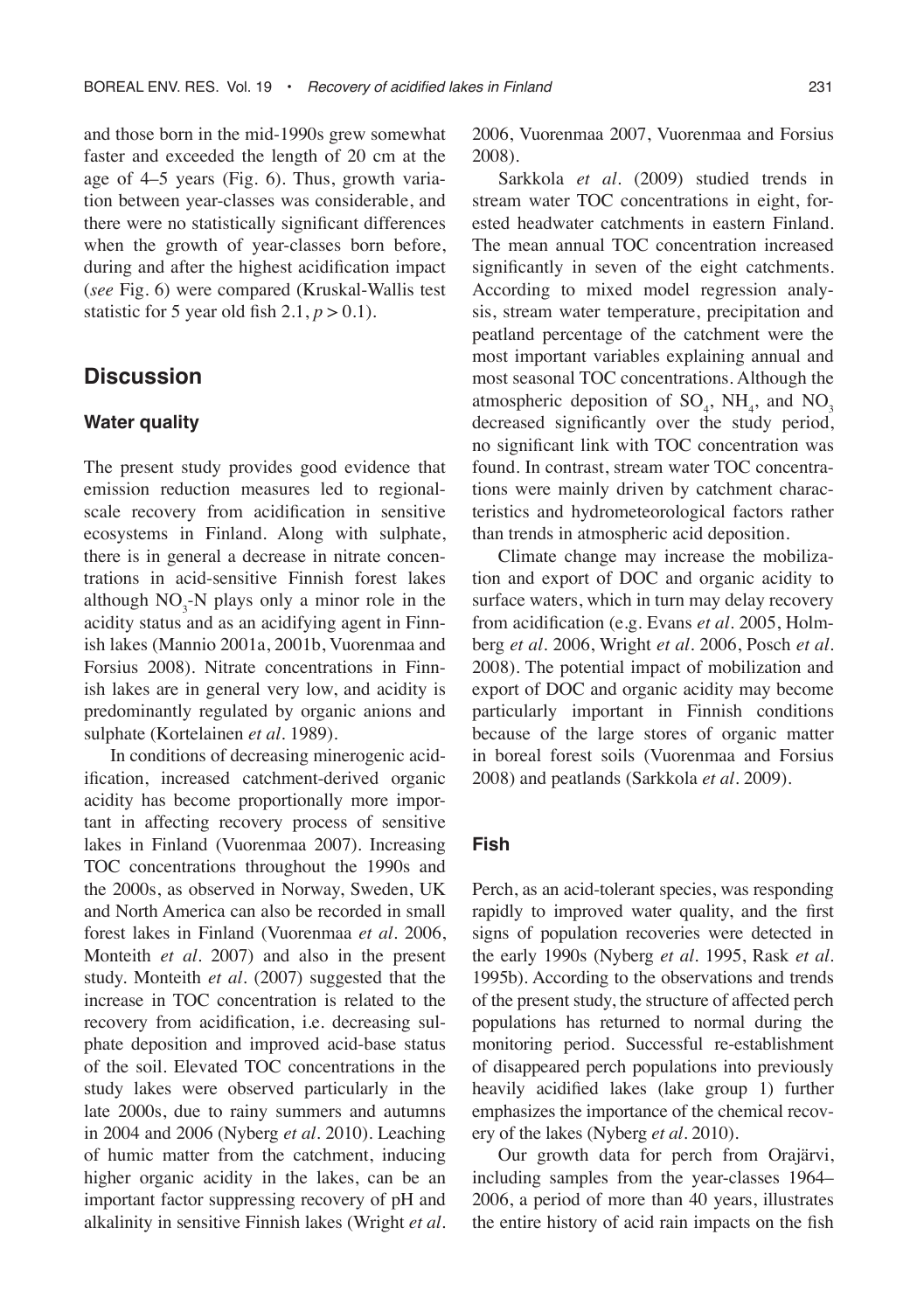population of a single lake. Although we had the data only from a few perch born in the 1960s, their slow growth suggests that the population density in those years was high or normal with no impacts of acidification on reproduction. This is also supported by paleolimnological records, suggesting that a rapid acidification of the lake started in the 1960s (Tolonen and Jaakkola 1983). The striking increase of growth towards the late 1980s is an excellent indication of flexibility of the perch in changing circumstances, in this case to declining population density due to acidityinduced reproduction failures in the 1970s and the 1980s. It is worth attention that the fast growth rate was possible with invertebrate diet, for example *Asellus aquaticus*, as no fish food was available (Raitaniemi *et al*. 1988). The sharp decrease of growth after the onset of recovery and new strong year-classes further emphasizes the density dependent growth pattern of perch.

For more acid-sensitive species like roach, little if any recovery of affected populations was recorded. Neither the abundance nor the growth of roach showed significant responses to the chemical recovery of the study lakes. This may indicate that water chemistry is still critical for the success of roach populations, and evidently more time and more suitable water quality are needed for a distinct recovery. The appearance of some stronger year-classes of roach in Vitsjön in the late 1990s, following the weak or missing ones between mid 1980s and mid 1990s, looked like an onset of recovery, but the year-classes of the 2000s remained scarce again. As compared with results of other studies from small Finnish lakes (Raitaniemi and Rask 1990, Rask and Tuunainen 1990, Estlander *et al*. 2010), the growth of roach in Vitsjön was faster throughout the study period, suggesting that intraspecific or interspecific food competition was lower.

Perch is a generalist carnivore feeder, during its life span usually shifting from zooplankton to zoobenthos and further to fish (Allen 1935, Persson 1994, Horppila *et al*. 2000). Roach is an omnivore feeding on zooplankton and zoobenthos and later turning to detritus and macrophytes (Horppila *et al.* 2000, Estlander *et al*. 2010). Thus, these species have a competitive interaction when feeding on zooplankton in their first years. As perch is a visual feeder, light conditions are of importance, and clear water is favouring perch (Estlander *et al*. 2012). Moreover, large perch can prey on roach, which may delay the recovery of a roach population in conditions of critical water quality like in the case of Vitsjön. In poor light conditions, decreased feeding efficiency of perch has been shown (Bergman 1988, Estlander *et al*. 2012), as well as dominance of roach over perch in competition for zooplankton food in turbid waters of eutrophicated lakes (Persson 1983, Olin *et al*. 2002) or in highly humic lakes (Estlander *et al*. 2010, Olin *et al*. 2010). Consequently, the recent increasing trends in TOC and water colour of lakes, could favour roach if acidity — either minerogenic or organic — did not disturb the reproduction of roach.

To conclude, the chemical recovery of the study lakes was clearly followed by biological recovery, especially of perch populations. Thus, the present findings indicate success in the ultimate intention of the emission abatement policy. The findings of the present study also emphasize the importance and value of integrated monitoring approach including both physical, chemical and biological variables, and the suitability of small headwater lakes for such monitoring.

## **References**

- Allen K.R. 1935. The food and migration of perch (*Perca fluviatilis*) in Windermere. *J. Anim.Ecol*. 4: 264–273.
- Bagenal T.B. & Tesch F.W. 1978. Age and growth. In: Bagenal T.B. (ed.), *Methods for assessment of fish production in fresh waters*, IBP Handbook no. 3, Blackwell, Oxford, pp. 101–136.
- Bergman E. 1988. Foraging abilities and niche breadths of two percids, *Perca fluviatilis* and *Gymnocephalus cernua*, under different environmental conditions. *J. Anim. Ecol*. 57: 443–453.
- CEN 2005. *Water quality sampling fish with multi-mesh gillnets*. European Standard EN 14757:2005.
- Estlander S., Nurminen L., Olin M., Vinni M., Immonen S., Rask M., Ruuhijärvi J., Horppila J. & Lehtonen H. 2010. Diet shift and food selection of (*Perca fluviatilis*) and roach (*Rutilus rutilus*) in humic lakes of varying water colour. *J. Fish Biol*. 77: 241–256.
- Estlander S., Horppila J., Olin M., Vinni M., Lehtonen H., Rask M. & Nurminen L. 2012. Troubled by the humics — effects of water colour and interspecific competition on the feeding efficiency of planktivorous perch. *Boreal Env. Res.* 17: 305–312.
- Evans C.D, Monteith D.T. & Cooper D.M. 2005. Long-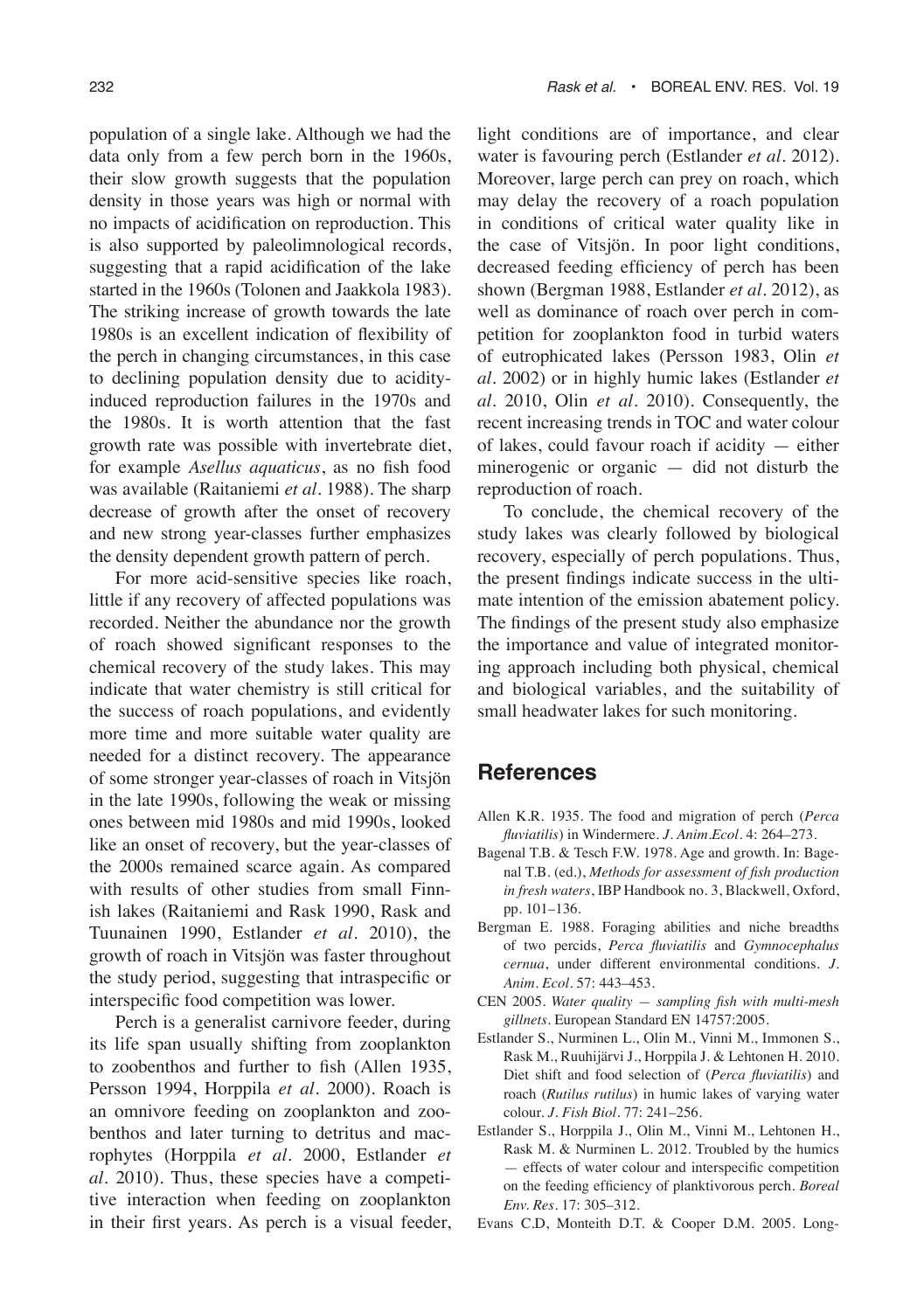term increases in surface water dissolved organic carbon: observations, possible causes and environmental impacts. *Environ. Pollut*. 137: 55–71.

- Forsius M., Malin V., Mäkinen I., Mannio J., Kämäri J., Kortelainen P. & Verta M. 1990. Finnish lake acidification survey: survey design and random selection of lakes. *Environmetrics* 1: 79–88.
- Henriksen A., Skjelkvåle B.L., Mannio J., Wilander A., Harriman R., Curtis C., Jensen J.P., Fjeld E. & Moiseenko T. 1998. Nortehrn European lake survey, 1995. *Ambio* 27: 80–91.
- Hipel K.W. & McLeod A.I. 2005. *Time series modelling of water resources and environmental systems*. Avalable at http://www.stats.uwo.ca/faculty/aim/1994Book/.
- Holmberg M., Forsius M., Starr M. & Huttunen M. 2006. An application of artificial neural networks to carbon, nitrogen and phosphorus concentrations in three boreal streams and impacts of climate change*. Ecol. Model*. 195: 51–60.
- Horppila J., Ruuhijärvi J., Rask M., Karppinen C., Nyberg K. & Olin M. 2000. Seasonal changes in the food composition and relative abundance of perch and roach — a comparison between littoral and pelagial zones of a large lake. *J. Fish Biol*. 56: 51–72.
- Kortelainen P., Mannio J., Forsius M., Kämäri J. & Verta M. 1989. Finnish lake survey: The role of organic and anthropogenic acidity. *Water Air Soil Pollut*. 46: 235–249.
- Kämäri J. 1985. A quantitative assessment of lake acidification in Finland. *Aqua Fennica* 15: 11–20.
- Liukkonen M. 1989. *Latvajärvien happamoituminen Suomessa sedimentoituneen piilevästön osoittamana*. M.Sc. thesis, University of Helsinki.
- Mannio J. & Vuorenmaa J. 1995. Regional monitoring of lake acidification in Finland. *Water Air Soil Pollut.* 85: 571–576.
- Mannio J. 2001a. Responses of headwater lakes to air pollution changes in Finland*. Monographs of the Boreal Environment Research* 18: 1–48.
- Mannio J. 2001b. Recovery pattern from acidification of headwater lakes in Finland. *Water Air Soil Pollut*. 130: 1427–1432.
- Monteith D.T., Stoddard J.L., Evans C.D., de Wit H.A., Forsius M., Høgåsen T., Wilander A., Skjelkvåle B.L., Jeffries D.S., Vuorenmaa J., Keller, B., Kopácek J. & Vesely J. 2007. Dissolved organic carbon trends resulting from changes in atmospheric deposition chemistry. *Nature* 450: 537–541.
- Nyberg K., Raitaniemi J., Rask M., Mannio J. & Vuorenmaa J. 1995. What can perch population data tell us about the acidification history of a lake? *Water Air Soil Pollut*. 85: 395–400.
- Nyberg K., Vuorenmaa J., Tammi J., Nummi P., Väänänen V.-M., Mannio J. & Rask M. 2010. Re-establishment of perch in three lakes recovering from acidification: rapid growth associated with abundant food resources. *Boreal Env. Res*. 15: 480–490.
- Olin M., Rask M., Ruuhijärvi J., Kurkilahti M., Ala-Opas P. & Ylönen O. 2002. Fish community structure in mesoand eutrophic lakes of southern Finland: the relative

abundances of percids and cyprinids along a trophic gradient. *J. Fish Biol*. 60: 593–612.

- Olin M., Vinni M., Lehtonen H., Rask M., Ruuhijärvi J., Saulamo K. & Ala-Opas P. 2010. Environmental factors regulate the effects of roach *Rutilus rutilus* and pike *Esox lucius* on perch *Perca fluviatilis* populations in small boreal forest lakes. *J. Fish Biol*. 76: 1277–1293.
- Persson L. 1983. Effects of intra and interspecific competition on dynamics and size structure in a roach (*Rutilus rutilus*) and a perch (*Perca fluviatilis*) population. *Oikos* 41: 126–132.
- Persson L. 1994 Natural shifts in the structure of fish communities: mechanisms and constraints on perturbation sustenance. In: Cowx I.G. (ed.), *Rehabilitation of freshwater fisheries*, Fishing News Books, Hartnoll, Cornwall, pp. 421–434.
- Posch M., Aherne J., Forsius M., Fronzek S. & Veijalainen N. 2008. Modelling the impacts of European emission and climate change scenarios on acid-sensitive catchments in Finland. *Hydrol. Earth Syst. Sci.* 12: 449–463.
- Prechtel A., Alewell C., Armbruster M., Bittersohl J., Culleen J.M., Evans C.D., Helliwell R.C., Kopácek J., Marchetto A., Matzner E., Messenburg H., Moldan F., Moritz K., Veselý J. & Wright R.F. 2001. Response of sulphur dynamics in European catchments to decreasing sulphate deposition. *Hydrol. Earth Syst. Sci*. 5: 311–325.
- Raitaniemi J., Rask M. & Vuorinen P.J. 1988. The growth of perch, *Perca fluviatilis* L., in small Finnish lakes at different stages of acidification. *Ann. Zool. Fennici* 25: 209–219.
- Raitaniemi J. & Rask M. 1990. Preliminary observations on the effects of liming to the fish populations of small acidic lakes in southern Finland. *Aqua Fennica* 20: 115–123.
- Rask M. & Tuunainen P. 1990. Acid-induced changes in fish populations of small Finnish lakes. In: Kauppi P., Anttila P. & Kenttämies K. (eds.), *Acidification in Finland*, Springer, Berlin, pp. 911–927.
- Rask M., Mannio J., Forsius M., Posch M. & Vuorinen P.J. 1995a. How many fish populations in Finland are affected by acid precipitation. *Env. Biol. Fish*. 42: 51–63.
- Rask M., Raitaniemi J., Mannio J., Vuorenmaa J. & Nyberg K. 1995b. Losses and recoveries of fish populations in acidified lakes of southern Finland in the last decade. *Water Air Soil Pollut*. 85: 315–320.
- Reuss J.O. & Johnson D.W. 1986. *Acid deposition and the acidification of soils and waters*. Springer-Verlag, New York.
- Ruoho-Airola T., Hatakka T., Kyllönen K., Makkonen U. & Porvari P. 2014. Temporal trends in the bulk deposition and atmospheric concentration of acidifying compounds and trace elements in the Finnish Integrated Monitoring catchment Valkea-Kotinen during 1988–2011. *Boreal Env. Res*. 19 (suppl. A): 31–46.
- Sarkkola S., Koivusalo H., Lauren A., Kortelainen P., Mattsson T., Palviainen M., Piirainen S., Starr M. & Finer L. 2009. Trends in hydrometeorological conditions and stream water organic carbon in boreal forested catchments. *Sci. Total Environ.* 408: 92–101.
- Sen P.K. 1968. Estimates of the regression coefficient based on Kendall's tau. *J. Am. Stat. Assoc*. 63: 1379–1389.